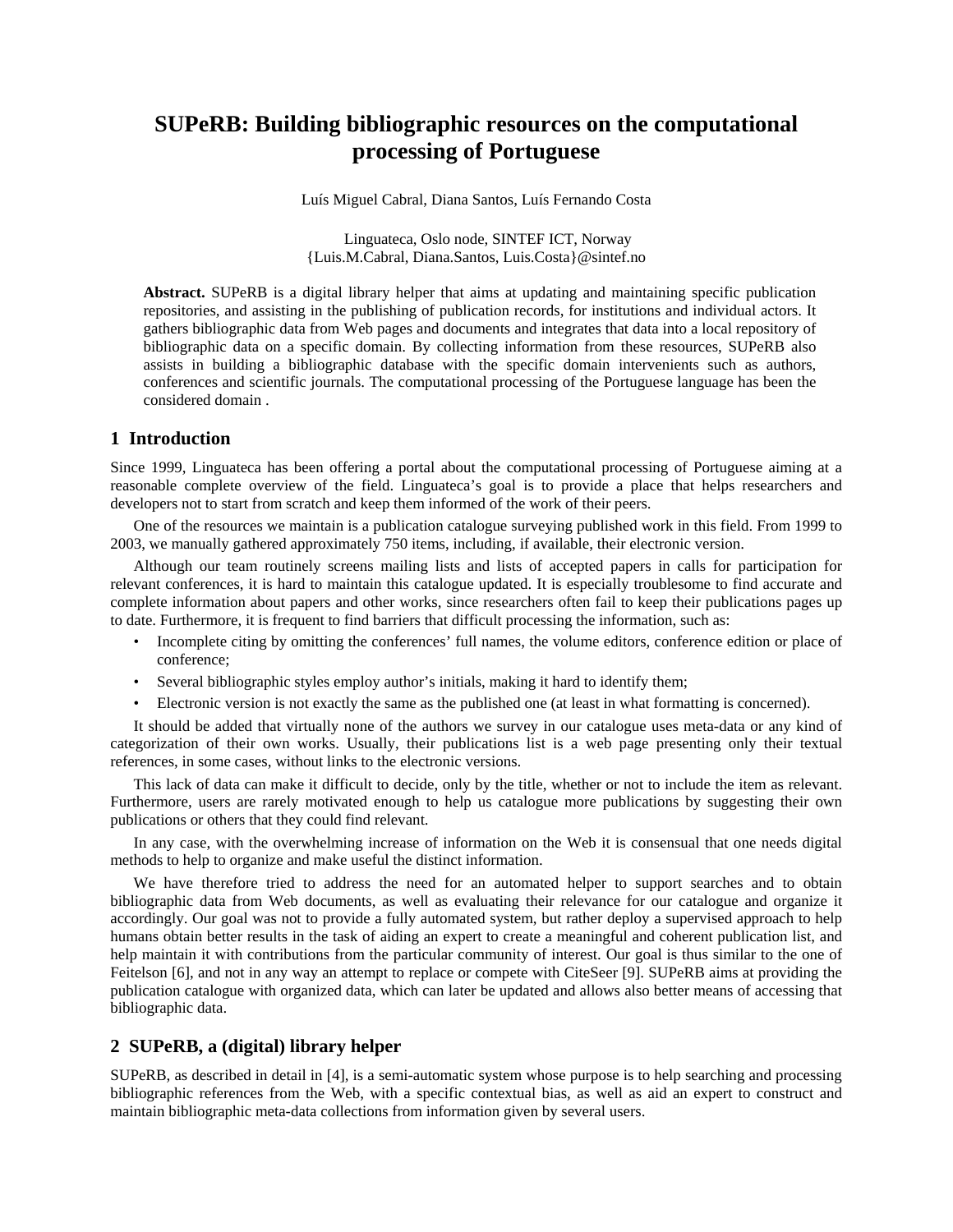SUPeRB is intended to serve as a tool which provides means to gather information from online data and to insert and validate this bibliographic data into a publication catalogue. The data is supplied by a user in several possible methods:

- a textual reference:
- a set of keywords or expressions that are to be used to find web pages with relevant bibliographic content;
- a URL that contains one or more relevant bibliographic references.

For example, a user can provide an author's name and a title (complete or partial) and, in this case, SUPeRB's task is to retrieve the complete bibliographic reference using online resources and present it in a format that can be handled by the publications catalogue, together with links for the online documents if possible.

In fact, SUPeRB was designed for two kinds of users, that interact with SUPeRB through a Web interface:

- 1. **Repository users**, who may use SUPeRB, searching and classifying references according to their interests and knowledge;
- 2. **Repository managers**, who ultimately decide what is to be kept in the repository by validating the **repository users** actions within the publications catalogue.

In order for these steps to take place, SUPeRB was conceived as a set of stand-alone modules, each addressing a specific task. This modular structure allows the modules to interact together or to work independently, allowing each to be implemented on its own in third parties applications. We have therefore set to handle each of the following tasks:

- Compose keyword-based query searches on the Web, that retrieve related content, focusing on the bibliographic domain;
- Extract text from different document formats;
- Extract bibliographic references from text;
- Decompose a text bibliographic reference into its bibliographic elements (title, author, place of publication, journal title, etc.) paying special attention to the Brazilian and Portuguese bibliographic cases [[1,](#page-5-3) [7\]](#page-5-4);
- Convert references among different bibliographic styles and formats such as BibTeX or EndNote export formats;
- Compare and merge apparently different references, improving bibliographic related ontologies concerning publishers, conferences, authors, places of publication and so on;
- Provide means for storing the gathered information as well as provide further information (such as tagging).

Figure 1 describes the architecture of SUPeRB, composed of several modules which we will describe in some detail in what follows.

# **2.1 The WebSearch module**

This module uses words or expressions given by the user, in a way similar to [\[2](#page-5-5)], to generate queries that are then used in Web services such as Google's and Yahoo's search APIs. The result is a set of URL candidates that should be relevant to the expressions given. The data provided by the user can also be structured data, where bibliographic attributes such as the author's name, title, or year can be specified, allowing to generate several combined queries that contain the most relevant attributes. Furthermore, the produced queries are complemented with specific keywords. These keywords are indicative of bibliographic content. Some examples might be "article", "reference" or "publications". Portuguese words are also used anticipating articles written in Portuguese.

As it is not feasible to process all the obtained links, which are a considerable amount since several queries are made to external APIs, the results are ordered according to the returned ranking and the number of ocurrences of each link (and occurences of its base path) in the different query results.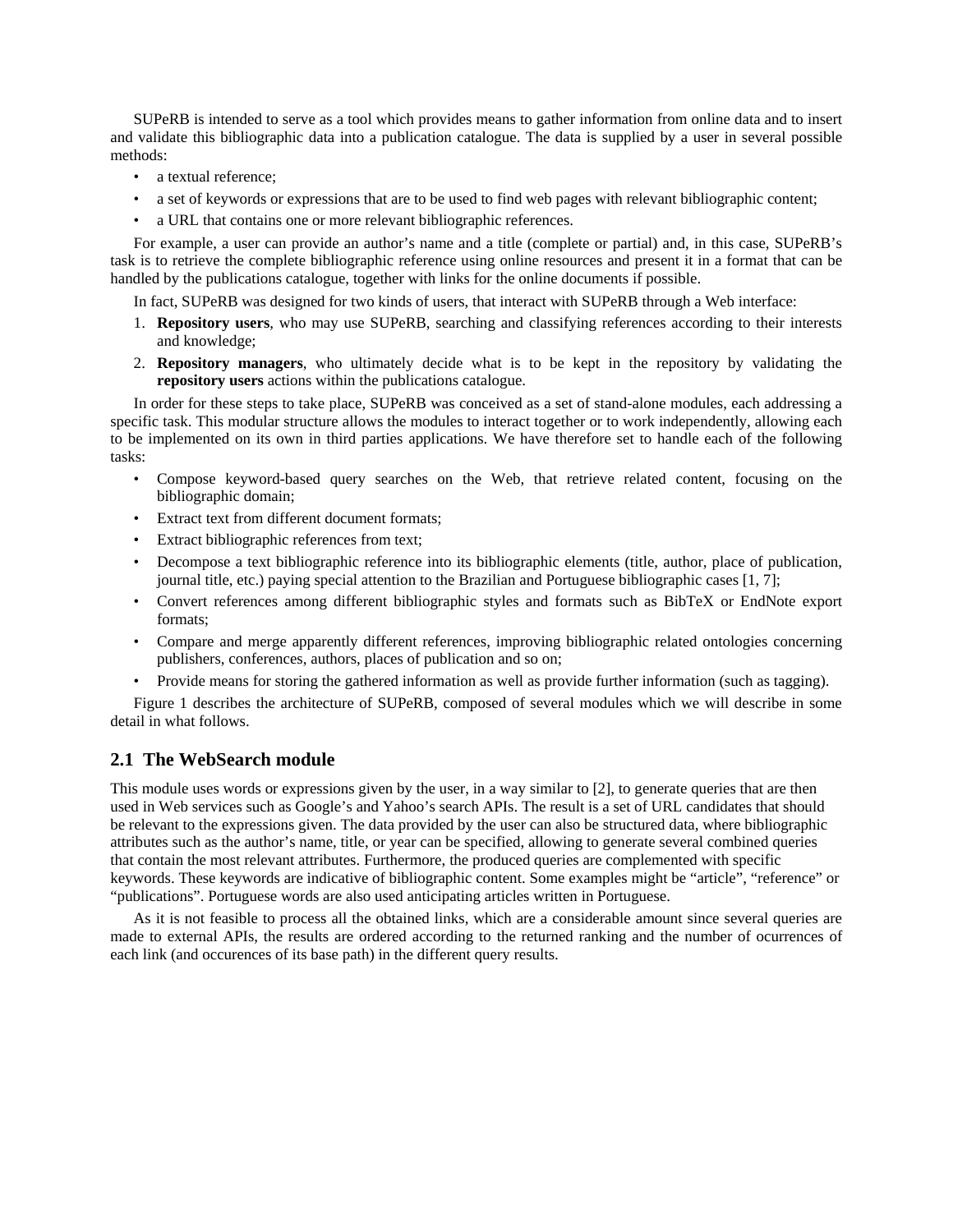

*Figure 1. SUPeRB architecture* 

# **2.2 The DocumentHandler module**

This module receives a document's file name or a URL as input and returns the document in plain text. This module extracts the text content of several document types (HTML, Microsoft Word and PowerPoint, Open Office Word and Presentation, Adobe PDF, PostScript, Rich Text Format), converting it into a common format, plain text, because this was a transformation feasible for all these document types. Apart from the HTML conversion which is done using a built-in method, all other document conversions are done using third party programs, easily available in Linux. The module can also be easily configured to use other programs that extend the format types handled.

#### **2.3 The ReferenceExtractor module**

This module receives a document in plain text and returns a list of textual bibliographic references. For this task, it relies on heuristics inferred by another module, the *DocumentClassifier*, which gathers information on the textual data that indicates the structure of the document, trying to match its structure to classes like: academic written work, a list of references, a presentation or even irrelevant formats such as a blogs, relying on the occurrence of specific words, the size of document, the distribution of text (words per line, lines per page).

Upon identifying the structure type of the document, the most likely blocks of text are analised to retrieve references. This may include:

- 1. Process the beginning of the text to obtain the authors, title, abstract and other bibliographic data from an academic work;
- 2. Process the document's ending block to retrieve references in cases of an academic work;
- 3. Process the entire text to obtain a list of references.

As for separating lists of references it is necessary to determine where that block starts, usually looking for specific expressions such as "References", or looking for the enumeration of references. This process is made harder by the limitations of the text extraction application and methods used in the *DocumentHandler* module, which may not convert the newlines properly, spread a reference through several lines or place two references (or the ending part of one and the start of another) in the same line. A battery of heuristic tests is therefore applied, looking for the reference enumeration, line breaks and looking to specific bibliographic style marks (such as starting with authors, authors initials, starting or ending with the year, enclosed title in quotes, ending with page numbers). All gathered candidates are later analysed, assuring that they are not too small or too big, and their position in the text is compared to assure that no overlap has occurred.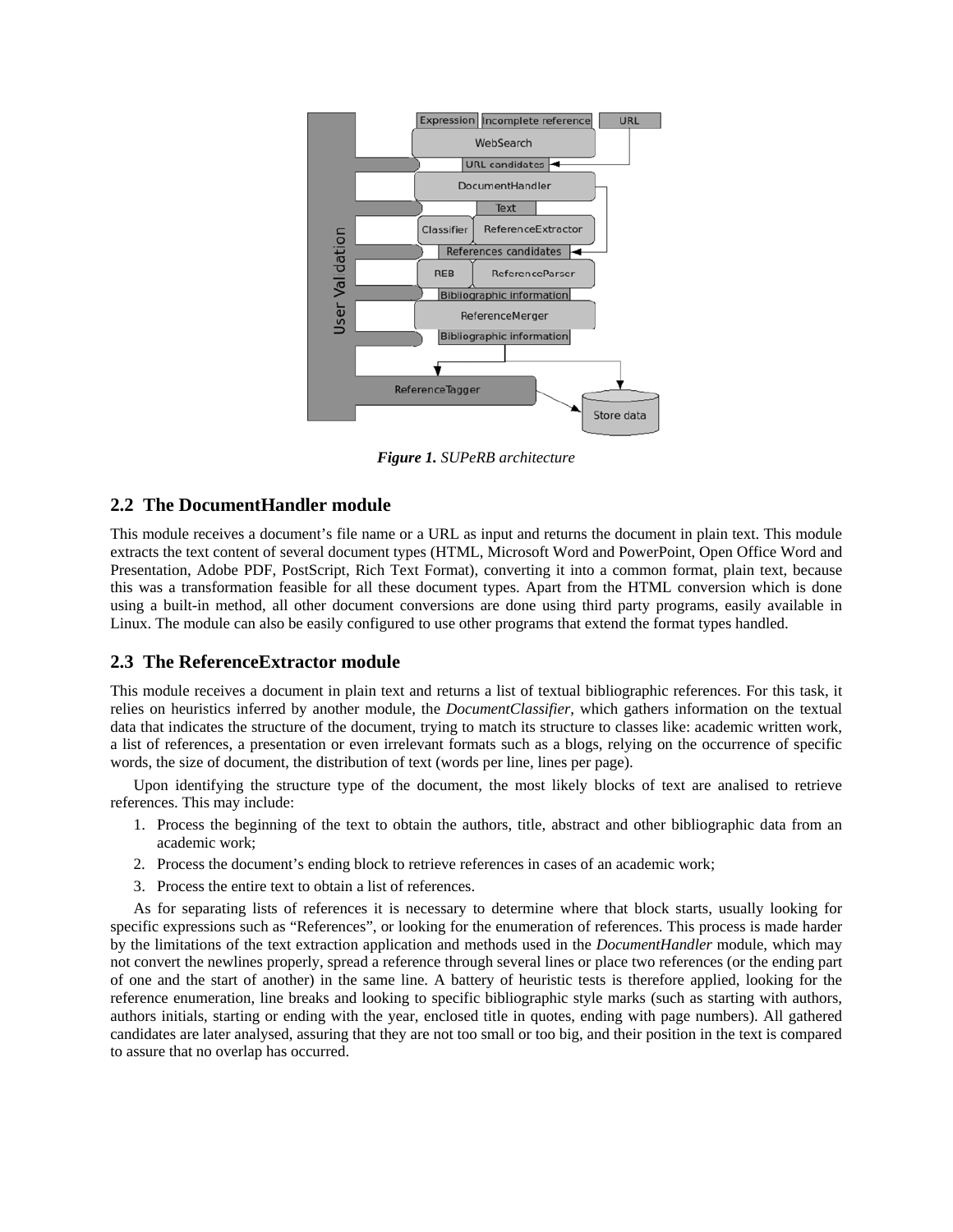# **2.4 The ReferenceParser module**

This module parses individual textual references, returning its bibliographic elements, properly separated and identified. The output format is consistent with our publications catalogue's storing format, described in [\[10,](#page-5-6) [3](#page-5-7)]. This module uses several methods, such as a Perl package described by Jewell in [[8\]](#page-5-8), together with heuristics for tokenizing the text reference and a gazetteer-inspired module called *REB* (Portuguese acronym for *Repositório de Elementos Bibliográficos*, which means *Bibliographic Elements Repository*). The *REB* module has two parts:

- An ontology of authors, editors, places and conferences, gathered from our publications catalogue and from the newly introduced data. Currently *REB* contains about 2000 authors and editors, 550 conferences names and short conference names, 185 publishers and 132 locations. It contains also relations between different names for the same entity (identifying abbreviations such as *Bento C. Dias da Silva* with *Bento Carlos Dias da Silva* and *Dias da Silva, Bento*, translations or even misspellings).
- A set of programs that provide validation and update methods.

# **2.5 The ReferenceMerger module**

This module aims at identifying duplicates but also to add missing fields in one reference which are present in others. It compares two or more references and searches for identical fields in both. As this module handles formatted references, it processes individually each field, author, title, year, and so on. It requires several specific combinations of fields to be identical on both references to consider them as duplicates. Also, if one of the references evaluated is already included in the publications catalogue, it allows the updating of stored references with the new information.

# **2.6 Other modules and design options**

There are other modules that provide useful methods to perform several tasks that improve the user interaction with the catalogue data.

- 1. The *ReferenceTagger* provides an interface that allows users to tag stored references with keywords, providing important information that can be used in searchs and presentation of results by allowing grouping of related references;
- 2. The *ReferenceConverter* is a module that provides conversion methods between several known formats that include the internal format used in our publications catalogue, BibTeX, RIS, EndNote and Refer. This makes it easier for users to suggest new bibliographic data.

The temporal axis of maintenance was contemplated in our design from the start: often, several relevant pieces of information such as page numbers, when an article appears finally in print, or the URL (when the publisher allows public release on the Web) are missing when a publication is first registered. It is also possible that papers are republished, and then cross-links should be added. URLs keep changing and an automatic helper should take care of that, periodically checking the availability and correctness of the information. We have thus catered for periodic (or scheduled) updates by SUPeRB, as a particularly relevant feature of automated help.

Also, as each module provides results, these intermediate data can be supervised by the user before feeding it to the following modules, allowing a human filtering of the processed data. This allows a better control of the data being processed, allowing one to remove or edit irrelevant data that would reduce the efficiency and quality of the results of the tasks performed by the remaining modules.

Finally, we have been very careful to make available multilingual capabilities to allow citing of the very same publications in a Portuguese, English or other language context, which implies the need for keeping different names/alias for different locations, publishers and even dates. Currently, there is full support for Portuguese and English and we are considering extending it to other languages.

# **3 Partial component evaluation of SUPeRB**

We have previously evaluated the *ReferenceExtractor* module, using a methodology inspired by the HAREM evaluation setup [\[12](#page-5-9), [11\]](#page-5-10). In the present paper we choose to evaluate the *ReferenceParser* component, one of SUPeRB's core modules. Given a set of right elements and the set of elements suggested by SUPeRB, we count the following cases:

- #*c* Number of elements correctly classified and delimited;
- #*w* Number of elements correctly delimited, but incorrectly classified;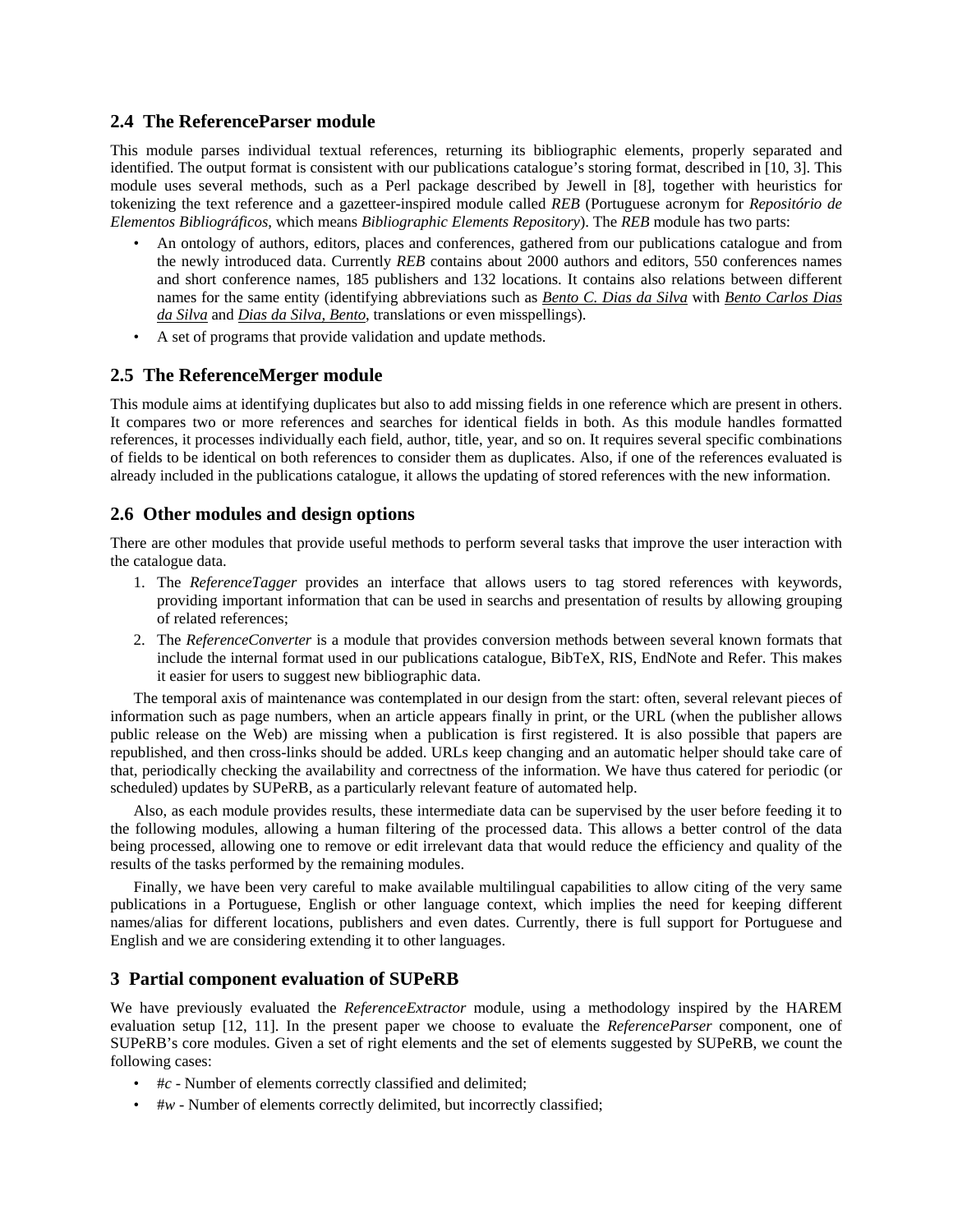- #*i* Number of elements correctly classified but the data is incomplete;
- #*e* Number of elements with excess of information, correctly classified considering only part of the data;
- #*m* Number of elements with which were was not returned nor identified;
- #*tf* Total number of elements found;
- #*te* Total number of elements retrieved.

We then compute the following measures:

$$
Precision = \frac{\#c}{\#tf} \tag{4}
$$
\n
$$
Loss = Recall = \frac{\#c + \#c}{\#te} \tag{4}
$$

$$
Recall = \frac{\#c}{\#te}
$$
 (2)  
Loose – Precision = 
$$
\frac{\#c + \#e}{\#tf}
$$
 (3)

$$
Under-generation = \frac{\#i + \#m}{\#te} \tag{5}
$$

 $\mu_{\alpha} \pm \mu_{\beta}$ 

$$
Over-generation = \frac{\#w}{\#tf}
$$
 (6)

<span id="page-4-0"></span>We used 33 real bibliographic references manually extracted from 33 different homepages of researchers who have either recently sent messages to the Corpora List and/or are researchers listed as actors in the computational processing of Portuguese.

 $(3)$ 

|             | Precision | Recall |      | F Measure L-Precision | L-Recall | Under-Gen. | Over-Gen. |
|-------------|-----------|--------|------|-----------------------|----------|------------|-----------|
| author      | 0.72      | 0.40   | 0.26 | 1.00                  | 0.56     | 0.44       | 0.00      |
| vear        | 0.41      | 0.50   | 0.23 | 0.80                  | 0.97     | 0.03       | 0.21      |
| title       | 0.39      | 0.57   | 0.23 | 0.50                  | 0.73     | 0.27       | 0.43      |
| conference  | 0.36      | 0.44   | 0.20 | 0.45                  | 0.56     | 0.44       | 0.39      |
| location    | 0.75      | 0.40   | 0.26 | 0.75                  | 0.40     | 0.60       | 0.00      |
| pages       | 0.83      | 0.77   | 0.40 | 0.92                  | 0.85     | 0.15       | 0.08      |
| volume      | 1.00      | 0.33   | 0.25 | 1.00                  | 0.33     | 0.67       | 0.00      |
| institution | 0.33      | 0.40   | 0.18 | 0.50                  | 0.60     | 0.40       | 0.50      |
| Total avg.  | 0.60      | 0.427  | 0.25 | 0.74                  | 0.62     | 0.38       | 0.20      |

**Table 1**. Evaluation of the *ReferenceParser* module

Globally, out of 239 expected elements, 102 were correctly identified, 47 were incorrectly identified, 53 where either incomplet or exceding elements (14+39) and 84 were missing as displayed in Table [1](#page-4-0) (We have ignored distinctions between some fields, such as authors and editors, conference title and conference short title or location and address).

This study showed not only the global results but also the analysis of several elements in particular. Closer analysis showed that:

- Detection of authors has a good precision (for Portuguese names) with a few exceptions with non-Portuguese names;
- Numerical elements are handled rather well, with the exception of the year;
- The REB module can produce noise for some types, leading to over-generation;
- Overlap of data in REB can occur (universities acting as publishers, authors are also editors) and therefore we need to improve the contextual analysis of the reference context to single out these properties.

#### **4 Concluding remarks**

From a concrete problem in the daily life of our project, which we set out to solve using our own tools and resources for the computational processing of Portuguese, we arrived at a more general system that we hope can help researchers or expert librarians in their work with references in other specific areas.

In fact, most citations and ranking, even Portuguese and Brazilian, are done on "international" publication, which